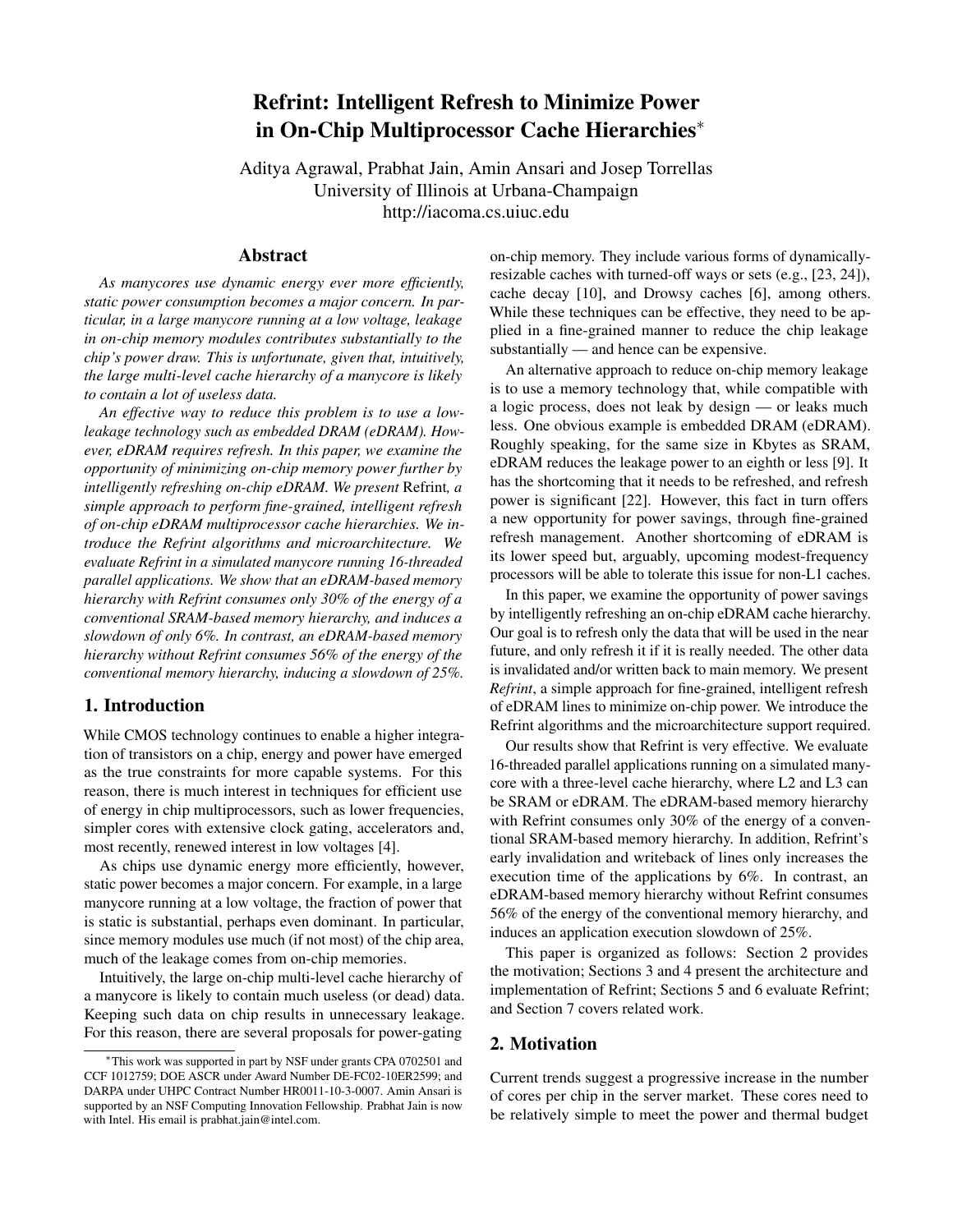requirements of chips. Moreover, a large fraction of the area is regularly devoted to caches — in fact, more than 70% in Niagara [11]. In addition, these chips are including extensive clock gating and ever more sophisticated management techniques for dynamic power. There is even significant interest in reducing the supply voltage of the chip and clocking it at moderate frequencies, to operate in a much more energy-efficient environment [4], with lower dynamic power.

The combination of progressively lower dynamic power and large on-chip caches points to on-chip cache leakage as one of the major contributors to present and, especially, future chip power consumption [6]. As a result, there have been proposals for new approaches and technologies to deal with on-chip SRAM leakage. These proposals include power gating (e.g., [10, 16, 23, 24, 25]), new SRAM organizations [6, 15], embedded DRAM (eDRAM), on-chip flash, and non-volatile memory technologies. Section 7 discusses this work.

One of the most interesting proposals is eDRAM, which has been used by IBM in the 32MB last level cache (LLC) of the POWER-7 processor [21]. eDRAM is a capacitor-based dynamic RAM that can be integrated on the same die as the processor. Compared to the SRAM cell, eDRAM has much lower leakage and a higher density. It also has a lower speed. However, as we explore lower supply voltages and frequencies for energy efficiency, eDRAM may be a very competitive technology for non-L1 caches.

A major challenge in using eDRAM as the building cell of on-chip caches is its refresh needs. Since eDRAM is a dynamic cell, it needs to be refreshed at periodic intervals called *retention periods*, to preserve its value and prevent decay. On an access, the cell automatically gets refreshed, and stays valid for another retention period. Overall, refreshing the cells imposes a significant energy cost, and may hurt performance because the cells are unavailable as they are being refreshed.

It is well known that today's large last-level caches of chip multiprocessors contain a lot of useless data. There is, therefore, an opportunity to minimize the refresh energy by not refreshing the data that is not useful for the program execution anymore. The challenge is to identify such data inexpensively.

# 3. Refrint Architecture

#### 3.1. Main Idea

We consider an on-chip multiprocessor cache hierarchy where L2 and L3 use eDRAM. We identify two sources of unnecessary refreshes, as summarized in Fig. 1. The first are *Cold* lines, namely those that are not being used or are being used far apart in time, but are still getting refreshed (Fig. 2). The second are *Hot* lines, which are those that are actively being used but are still getting refreshed because of the naive periodic refresh policy in eDRAMs (Fig. 3). Recall that, on a read or a write, a line is automatically refreshed, and hence there is no need to refresh it for another retention period. Cold lines are typically found in lower-level caches such as L3, while hot lines may be found in upper-level caches closest to the

processor, such as L2.

$$
Unnecessary = Cold linesReferences = (lower level) + (upper level)
$$

**Figure 1: Sources of unnecessary refreshes.**



**Figure 2: Access pattern of a cold line.**



**Figure 3: Access pattern of a hot line.**

For the cold lines, we propose "data-based" policies, which identify and refresh only those cache lines which are expected to be used again in the near future. The rest of the lines are invalidated from the cache and not refreshed.

If the policies are too aggressive, we may end up invalidating a lot of useful lines from the caches, thereby having to access the lower level memory hierarchy to refetch lines a far higher number of times than in a conventional cache hierarchy. Also, writing back and invalidating a soon-to-beaccessed dirty line has double the penalty of invalidating a soon-to-be-accessed clean line, as it involves writing back the dirty line. Therefore, our policies need to be more conservative at handling dirty lines.

For the Hot lines, we propose "time-based" policies, which try to avoid refreshing lines after they have been accessed (and automatically refreshed). They improve over a naive periodic scheme that eagerly refreshes a line at regular periods, oblivious of when the line was last accessed.

In this paper, we focus on simple refresh policies. We do not consider line reuse predictors or similarly elaborate hardware structures. Also, we do not assume that we have information provided by the programmer or software system.

#### 3.2. Refresh Policies Proposed

A refresh policy has a time- and a data-based component (Table 1). The time-based component decides when to refresh, while the data-based one decides what to refresh.

3.2.1. Time-Based Policy. We propose a time-based policy called *Polyphase*. Polyphase divides the retention period into a fixed number of equal intervals called *Phases*. Each cache line maintains information on which phase the line was last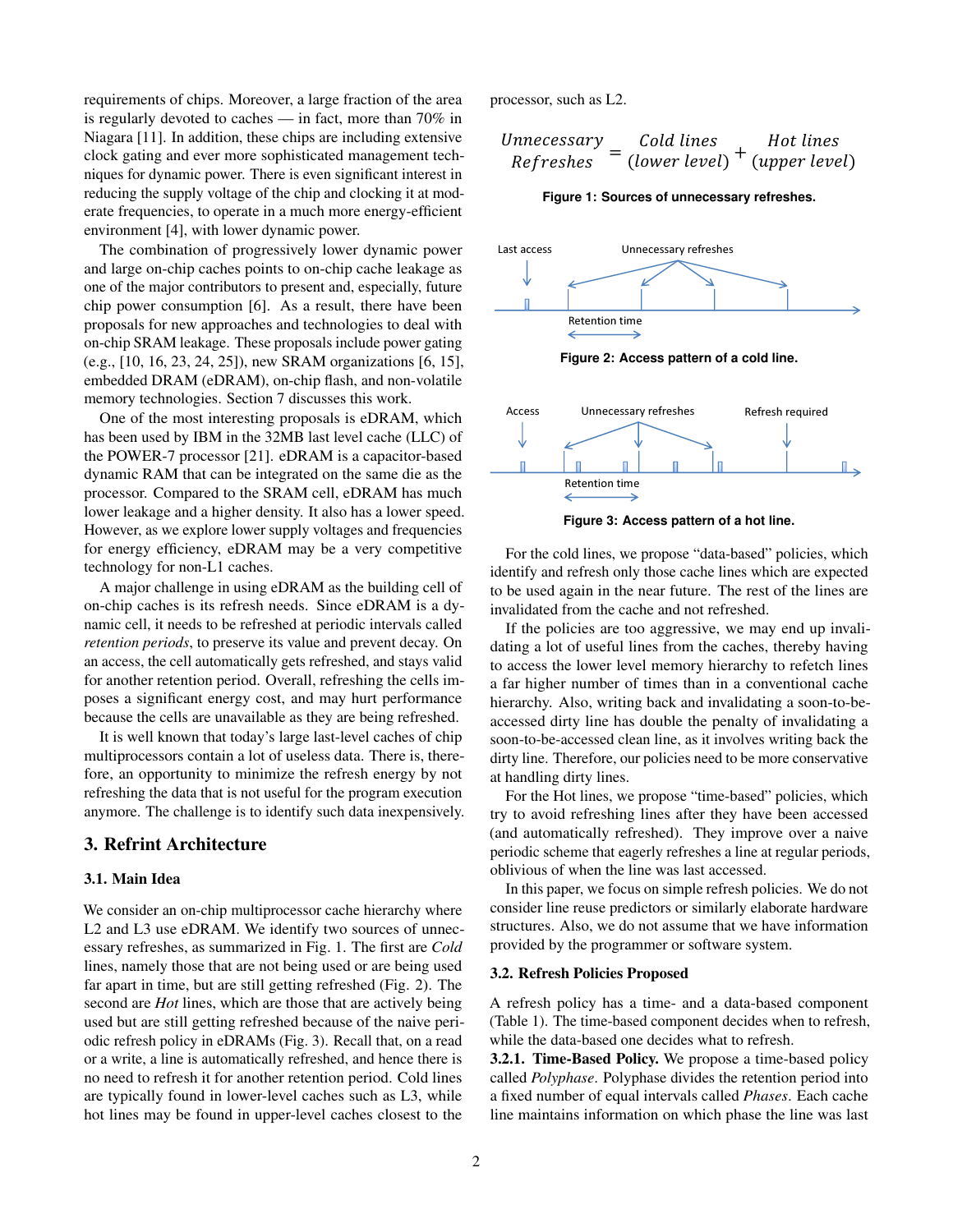| Time-based policies: When? |                                                                                                                          |  |
|----------------------------|--------------------------------------------------------------------------------------------------------------------------|--|
| Periodic                   | Refresh periodically                                                                                                     |  |
| Polyphase                  | Refresh in the same phase                                                                                                |  |
| Data-based policies: What? |                                                                                                                          |  |
| A11                        | Refresh all lines                                                                                                        |  |
| Valid                      | Refresh only Valid lines                                                                                                 |  |
| Dirty                      | Refresh only Dirty lines                                                                                                 |  |
| WB(n,m)                    | Refresh idle Dirty lines $n$ times before write back and<br>refresh idle Valid Clean lines $m$ times before invalidation |  |

**Table 1: Refresh policies proposed.**

accessed. The phase information is updated on every read or write to the line. With Polyphase, a line is refreshed only when the same phase arrives in the next retention period. This approach reduces the number of refreshes of hot cache lines.

Fig. 4 shows an example of Polyphase, where a retention time is divided into four phases. A line is accessed in Phase 2 of the first retention time. Hence, rather than refreshing it again when the current retention period experies, it is refreshed only at the beginning of Phase 2 of the next retention period.



**Figure 4: Polyphase with 4 phases.**

In Polyphase, at the beginning of each phase, the cache controller quickly checks for lines whose phase information matches that of the controller. The phase information of each cache line is maintained in the cache controller and not in the data array. Hence, the check does not block the data array. The lines with the current phase are either refreshed or invalidated, depending on the data-policy employed. Every access to a cache line refreshes the cache line and updates its phase information. This approach performs the minimum number of refreshes to keep a particular line alive.

We also consider the trivial *Periodic* policy. In this case, the cache controller refreshes lines at periodic intervals equal to the retention period of the eDRAM cells. This approach is cheap because it requires no phase bits; it only needs a global counter for the whole cache. However, it results in more refreshes than necessary, since it may eagerly refresh a line much before it is about to decay. Also, it may render the cache unavailable for a continuous period of time, when the lines are being refreshed.

3.2.2. Data-Based Policy. We propose the simple data-based policies shown in Table 1. They consider the state of the cache line in a multiprocessor hierarchy (valid, dirty, etc.), to decide what to refresh. Specifically, our policies are *All*, *Valid*, *Dirty*, and *WB(n,m)* (for write back). *All* refreshes every cache line, irrespective of whether it is valid or not. We evaluate this policy only for reference purposes. *Valid* and *Dirty* refresh

Valid and Dirty cache lines, respectively, and invalidate the line otherwise.

The *WB* policy is associated with a tuple *(n,m)*. WB refreshes a Dirty line that is not being accessed for *n* times before writing it back and changing its state to Valid Clean; moreover, it refreshes a Valid Clean line that is not being accessed for *m* times before invalidating it. WB retains a Dirty line in the cache longer because evicting it has the additional cost of writing the line back to lower-level memory. To implement WB, we maintain a per-line *Count*. When the line is read or written, Count is set to *n* (if Dirty) or *m* (if Valid Clean). In addition, when the line is refreshed, Count is decremented. When Count reaches zero, the line is either written back or invalidated. Note that the *Dirty* policy is equivalent to *WB*(∞*,0*), while *Valid* is equivalent to *WB*(∞*,*∞). Finally, every policy refreshes cache lines in transient states as well.

Using cache line states for the refresh policy has the advantage that the hardware needed is simple. A disadvantage is that the policy is unable to disambiguate same-state lines that behave differently. In addition, the policy interacts with the cache coherence protocol and the inclusivity properties of multilevel caches. For example, if a policy decides to invalidate a line from L3, due to cache inclusivity, it also has to invalidate the line from L2 and L1. This results in extra network messages.

In our analysis and evaluation, we use the Periodic timebased policy and the All data-based policy as the baseline policy. A slightly smarter and natural extension is the Periodic Valid policy.

#### 3.3. Application Categorization

We now categorize applications based on how they are affected by our time and data-based policies. We assume a cachecoherent multiprocessor with a multi-level, inclusive on-chip cache hierarchy, where the last level is shared by all the cores. 3.3.1. Time-Based Policy. Polyphase is effective in reducing the number of refreshes to a line when the interval between accesses to the line is shorter than its retention time — i.e., the frequency of accesses is higher than the refresh rate (1/Retention Time). This is shown in Fig. 5.



#### **Figure 5: Application categorization according to the timebased policy.**

For cache levels close to the processor, the frequency of cache accesses is high, but the fraction of energy consumed by refreshing is small. Hence, the overall impact of the timebased policy tends to be small. For cache levels far from the processor such as L3, the fraction of energy consumed by refreshing is high. However, we do not typically see repeated accesses to the same line because most of the accesses are intercepted by upper-level caches.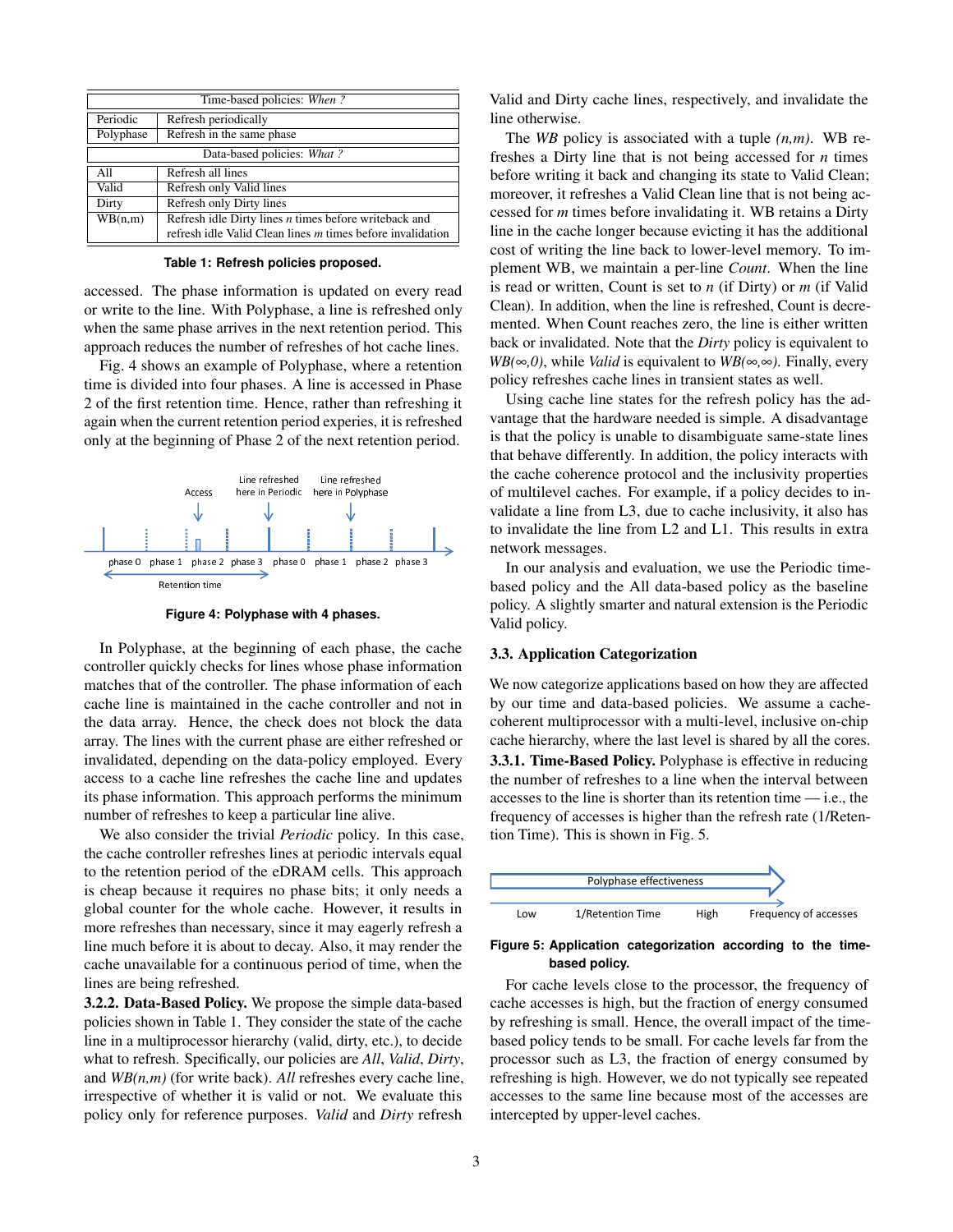There are a few cases when lines in lower-level caches can observe repeated accesses. One is in applications with finegrained sharing, where repeated coherence activity induces frequent writebacks to and reads from the shared cache. A second one is in codes with significant conflicts in the upperlevel caches. A third one is in codes with accesses that are required to bypass the upper-level caches. Overall, in the application set that we evaluate in this paper, we do not find codes where any of these behaviors is dominant.

3.3.2. Data-Based Policy. We are interested in observing the effects from the point of view of the last level cache, which is the one that matters the most in the total refresh energy consumed. Fig. 6 presents an application categorization based on two axes: application footprint and visibility.



**Figure 6: Application categorization according to the databased policy.**

The X axis shows the size of the application footprint relative to the size of the last level cache. Since an application can only access the data at a given maximum rate, it is likely that applications that have a large data footprint will have long time intervals between reuse of the data, if data is reused at all. Hence, lines can be written back and/or invalidated; if they are reused, they can be brought back again. Therefore, the best policy for such applications should be a general one, namely WB(n,m), with a *small* (n,m). After an initial flurry of accesses, the data can soon be evicted from the cache. On the other hand, in small-footprint applications, the processors are likely to reuse the data more often. Therefore, a general policy such as WB(n,m), with a *large* (n,m), is likely to be useful. Data will be reused and, therefore, should be kept in the on-chip memory.

The Y axis captures the last level cache's "visibility" on the activity of the lines in the upper levels of the cache hierarchy. For example, assume that the working set is such that: (i) it largely fits in the L1 and L2 caches (hence, there is no overflow) and (ii) there is little data sharing between processors (hence, the shared L3 cache does not see the data moving back and forth between caches and its associated state transitions

between Dirty and Valid Clean). In this case, L3's visibility is low. Therefore, we need to be conservative and assume that the data is being repeatedly accessed in the L1 and L2 caches. Hence, the conservative Valid policy should be best for such applications, as it avoids invalidating data that could potentially be heavily reused in upper-level caches.

Even with a small data footprint, if there is high data sharing between cores, such that data is frequently written by a processor and read by another, then visibility at L3 is high. There are frequent writebacks to and reads from L3. In such cases, a more specific policy such as WB(n,m) should do better than Valid.

We refer to the three classes of applications described as Class 1, Class 2, and Class 3 applications, respectively. In our application set, we do not find any code of the type Large footprint and Low visibility; all the large-footprint applications also provide visibility to L3. This is either because they have substantial data sharing between cores, or because dirty data is often evicted from upper-level caches and written back to L3, therefore providing visibility.

## 4. Implementation Issues

In this section, we introduce the concepts of global and local phases, their implementation, and their use.

# 4.1. Phase Bits Design & Operation

We statically divide the retention time  $T$  into  $2^N$  parts called *Global Phases.* For example, if  $N = 2$ , the retention time is divided into four global phases. The first quarter is the first phase, the second quarter is the second phase, and so on. We need N bits to encode  $2^N$  global phases. In addition, each cache line is associated with *N* bits, called *Local Phase* bits. These bits record the global phase when the line was read or written. Hence, the number of global and local phase bits is the same. From our experiments, we found that values of 1 or 2 for *N* are good.

Assume that the system has an *M* bit counter  $(M > N)$  to support the retention time, such that  $2^M$  clock ticks are equal to *T*. If we divide the retention time into 2 *<sup>N</sup>* phases, the *N* most significant bits of the counter will indicate the global phase. The counter is part of the baseline eDRAM implementation to keep track of retention time, and so there is no extra cost associated with keeping track of the global phase information.

Detecting a global phase transition is easy. Whenever the *M* − *N* least significant bits of the counter become zero, we can infer a global phase transition.

For each cache line, we store the *N* local phase bits and a copy of the valid bit in the cache controller, in a structure called the *Phase Array*. If we assume a cache with a line size of 64 bytes and use *N*=2, the overhead in a line is 3 bits per 512 bits, which is less that 0.6%. If we assume a cache of size 1 MB, we have 16,384 lines. This requires a Phase Array of 16,384 X 3 bits = 49,152 bits = 6 KBytes. Such phase array can be organized as 96 rows of 64 Bytes each. Each row (line) then holds information for  $\approx$ 171 lines of the cache.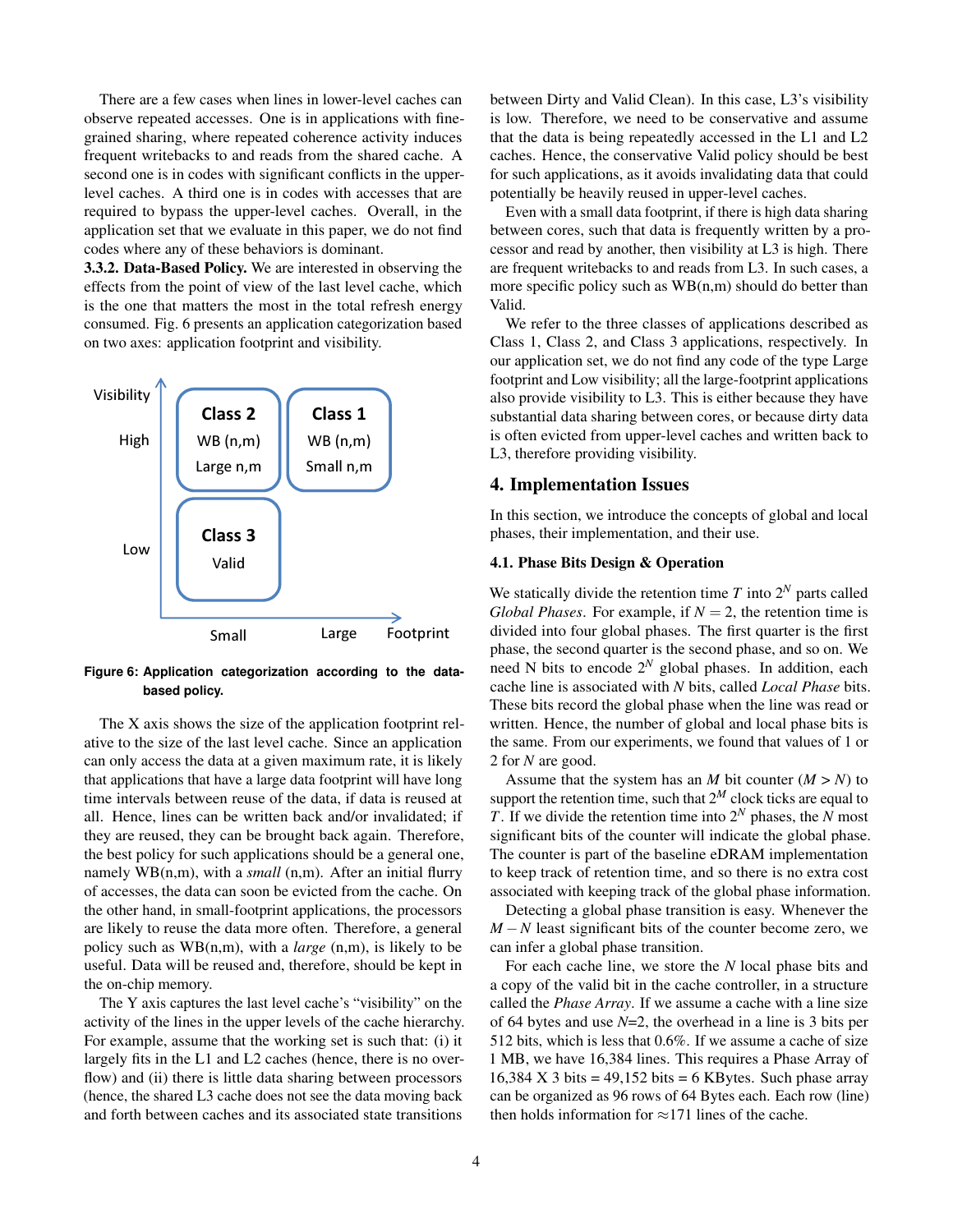On a normal read or write access (and hence automatic refresh) to a cache line, the global phase bits are copied to the local phase bits. This allows us to keep track of the global phase in which the line was accessed. If the same line is not accessed again, we will not refresh it for another retention period, i.e., until the same global phase in the next retention period. However, if the line is accessed before then, the local phase information is updated, and a refresh does not happen for another retention period beginning from that phase.

At the beginning of each global phase, all normal read and write requests are put on hold. The cache controller quickly scans the phase bits of the valid cache lines and, if their local phase bits match the global phase bits, schedules the line for refresh. Recall that the phase information and a copy of the valid bit is maintained inside the cache controller. From the example above, reading just one line of the array provides information for 171 lines. Thus, the cache controller can quickly find the lines that need to be refreshed, and issue back to back refresh requests. Finally, the controller releases the hold on normal accesses.

The phase array design and the associated logic is shown in the upper half of Fig. 7. The actions at the beginning of each global phase are summarized below.



**Figure 7: Phase array and logic to process refresh requests.**

hold all read and write requests to the data array for (all the lines of the cache) {

if ((global phase == local phase)  $&\&$  (line == Valid)) issue a refresh request for the line

# }

release read and write requests

#### 4.2. Processing Refresh Requests

The lower half of Fig. 7 shows the refresh processing logic that supports  $WB(n,m)$  and the other data-based policies that we consider. For each line, we have the line State bits and the Count bits. Note that the latter are not a counter but a set of bits. In our implementation, we use a 5-bit Count, which makes the Count and State overhead negligible.

The refresh request reaches the Decision Logic, which reads the State and Count bits. Depending on the data policy (All, Valid, Dirty or WB(n,m)) and the value of the State and Count bits, the logic may change the Count bits, refresh the line, and write back or invalidate the line. Invalidation may trigger the sending of invalidations to upper-level caches, and this is initiated by the cache controller. In case of a  $WB(n,m)$ policy, the steps are shown below.

## read Count

| if $(Count >= 1)$        |                                                    |
|--------------------------|----------------------------------------------------|
|                          | refresh line, decrement Count                      |
| else if (State == Dirty) |                                                    |
|                          | write back and change State to Valid Clean         |
|                          | /*the writeback automatically refreshes the line*/ |
| $Count = m$              |                                                    |
|                          | else if (State == Valid Clean)                     |
| invalidate               |                                                    |
|                          | /*may also invalidate upper-level caches*/         |

#### 4.3. Array Lookup and Update Energy

At the beginning of each phase, the cache controller scans the phase array to find lines which require a refresh. We quantify the energy cost of such a lookup. Considering the cache of 1 MB from the example above, we have to read 96 lines of 64 Bytes and perform 16,384 3-bit comparisons. Therefore, the energy overhead is

 $E_{ovhd} = 96 \times E_{array$  *line access* + 16384  $\times E_{3-bit}$  *comparator* 

From Synopsys synthesis tools, for a 32 nm process, we determine that  $E_{array \ line \ access} = 20 \text{ pJ}$  and  $E_{3-bit \ comparator} =$ 0.330 fJ. Therefore,  $E_{ovhd} = 1925.4$  pJ. From CACTI [18], the energy per access to a 1 MB cache for the same process is  $\approx$ 100 pJ. Therefore, the energy overhead of the lookups is 19 cache accesses per phase. This is insignificant compared to the number of cache lines that are accessed in a phase.

The phase array is updated (read-modify-write) on every normal cache line read or write. As discussed above, the per access energy for a phase array line and for the cache are 20 pJ and 100 pJ, respectively. However, we will see in the evaluation that of all the energy consumed in the last level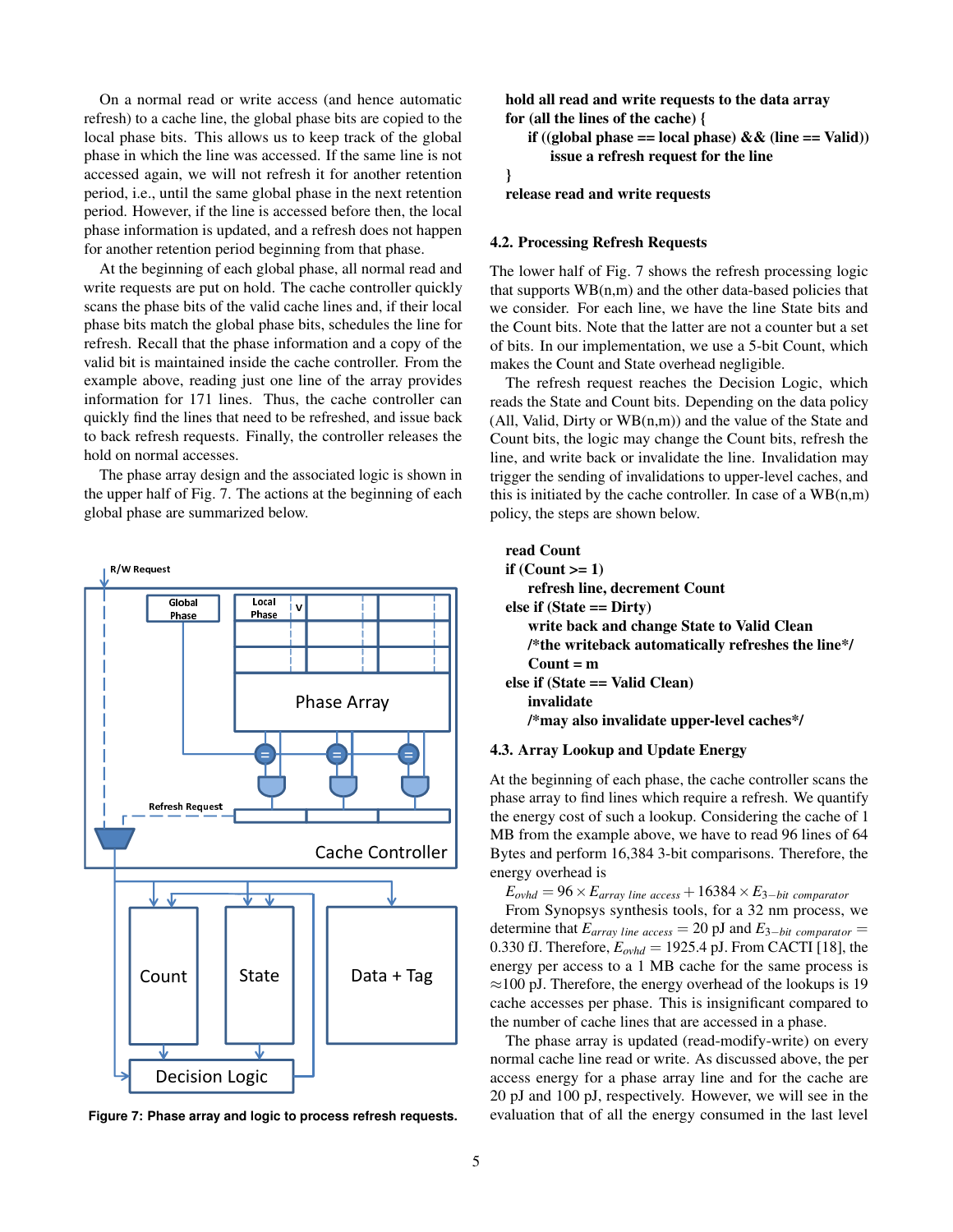cache (which has 1 MB banks), dynamic energy accounts for very little. Hence, the overhead of updating the phase array is negligible as well. Overall, the small overhead of looking up and of updating the phase array pays off as substantial refresh energy savings.

# 5. Experimental Setup

We evaluate Refrint on a 16-core chip multiprocessor (CMP) system. Each core is a dual issue, out-of-order processor running the MIPS32 instruction set. Each core has a private instruction cache, a private data cache and a private second level (L2) cache. The 16 cores are connected through a 4x4 torus network. A shared third level (L3) cache is divided into 16 banks and each bank is connected to a vertex of the torus network. The addresses are statically mapped to the banks of the L3. Each L2 and each bank of L3 has dedicated logic to process refresh requests as shown in Fig. 7. We employ a MESI directory cache coherence protocol. The directory is maintained at L3. The architectural parameters are summarized in Table 2.

| <b>Architectural Parameters</b> |                                             |  |
|---------------------------------|---------------------------------------------|--|
| Chip                            | 16 core CMP                                 |  |
| Core                            | MIPS32, 2 issue out-of-order processor      |  |
| <b>Instruction L1</b>           | 32 KB, 2 way. Access time (AT): 1 ns        |  |
| Data L1                         | 32 KB, 4 way, WT, private. AT: 1 ns         |  |
| L2                              | 256 KB, 8 way, WB, private. AT: 2 ns        |  |
| L <sub>3</sub>                  | 16 MB, 16 banks, WB, shared                 |  |
| L <sub>3</sub> bank             | 1 MB, 8 way. AT: 4 ns                       |  |
| Line size                       | 64 Bytes                                    |  |
| <b>DRAM</b>                     | Round trip from controller: $\approx 80$ ns |  |
| Network                         | $4 \times 4$ torus                          |  |
| Coherence                       | MESI directory protocol at L3               |  |
| <b>Technology Parameters</b>    |                                             |  |
| Technology node                 | $32 \text{ nm}$                             |  |
| Frequency                       | 1000 MHz                                    |  |
| Device type                     | LOP (Low operating power)                   |  |
| Temperature                     | 330 Kelvin                                  |  |
| Tools                           |                                             |  |
| Architecture                    | <b>SESC</b> [17]                            |  |
| Timing & Power                  | McPAT [12] & CACTI [18]                     |  |

**Table 2: Architectural and technology parameters and tools.**

We model our architecture (cores, memory subsystem, and network) with the SESC [17] cycle-level simulator. The dynamic energy and leakage power numbers for cores and network are obtained from McPAT [12], while those for memories are obtained from CACTI [18]. Even though McPAT uses CACTI internally, it does not allow for an eDRAM memory hierarchy. Hence, we have to use CACTI as a standalone tool. We experiment with 2 different values of retention times, namely 50µs and 100µs. Barth et al. [2] report a retention time of 40µs for eDRAM cells at 105◦C. The retention time has an exponential dependence on temperature [3]. In this paper, we target a low-voltage, low-frequency simple core

and an energy-efficient architecture for which the temperatures are significantly lower than 105◦C. Hence, we conduct experiments at the above mentioned retention times. Other experimental parameters like temperature and frequency are also summarized in Table 2.

We compare a full-SRAM cache hierarchy (baseline) to one where L2 and L3 are eDRAM. To do a fair and simple comparison between the two, we have made a few simplifying decisions, which are listed in Table 3. Specifically, we assume that the L2 and L3 access times are the same in both hierarchies. We also assume that the access energies are the same. The leakage power of an eDRAM cell is 1/8th of that of an SRAM cell. In addition, for eDRAM, the time and energy to refresh a line is equal to the time and energy to access the line. Finally, a line can be refreshed in a cycle, when done in a pipelined fashion.

| Parameter                                            |
|------------------------------------------------------|
| $eDRAM$ access time $=$ SRAM access time             |
| $eDRAM$ access energy $=$ SRAM access energy         |
| eDRAM leakage power = $1/8$ x SRAM leakage power     |
| $eDRAM$ line refresh time $= eDRAM$ line access time |
| eDRAM line refresh energy = eDRAM line access energy |

**Table 3: Assumptions made for the memory cells in L2 and L3.**

We evaluate Refrint by running 16-threaded parallel applications from the SPLASH-2 and PARSEC benchmark suites. The set of applications and the problem sizes are summarized in Table 4. In addition, we ran a synthetic application, called *fine share*, with fine-grained producer-consumer behavior. In this application, each thread independently reads and modifies a block of data and reaches a barrier. At the barrier, the block of data is passed to the adjacent thread. This is done in a loop. The time between consecutive barriers is less than the retention time, so that the frequency of accesses to the lines in the data block in the shared cache  $(L3)$  is higher than the refresh rate.

| SPLASH-2      |                | <b>PARSEC</b>       |            |
|---------------|----------------|---------------------|------------|
| <b>FFT</b>    | 20             | Streamcluster       | sim small  |
| LU            | 512 x 512      | <b>Blackscholes</b> | sim medium |
| Radix         | 2M keys        | Fluidanimate        | sim small  |
| Cholesky      | tk29.0         |                     |            |
| <b>Barnes</b> | 16 K particles |                     |            |
| <b>FMM</b>    | 16 K           |                     |            |
| Radiosity     | batch          |                     |            |
| Raytrace      | teapot         |                     |            |

**Table 4: Applications and input sizes run.**

Each application is run at 2 retention times, 4 timing policies, 7 data policies and the baseline case, amounting to a total of 57 combinations. The parameter sweep is summarized in Table 5.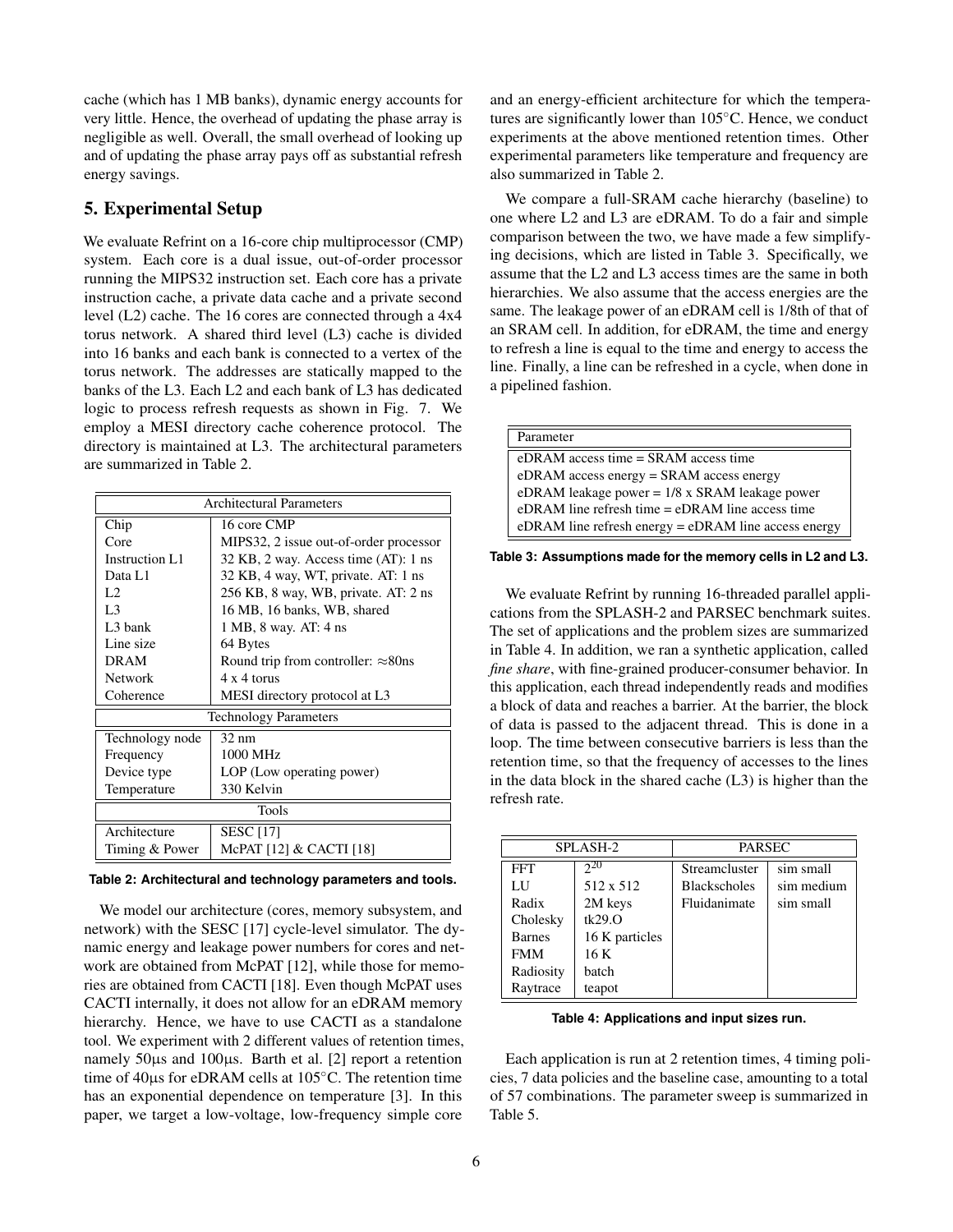| Retention time     | 50 $\mu$ s, 100 $\mu$ s                        |    |
|--------------------|------------------------------------------------|----|
| Timing policy      | Periodic, Polyphase (num. phases = $1, 2, 4$ ) | 4  |
| Data policy        | All, Valid, Dirty,                             |    |
|                    | WB(4,4), WB(8,8), WB(16,16), WB(32,32)         |    |
| Total combinations |                                                | 57 |

#### **Table 5: Parameter sweep.**

# 6. Evaluation

In this section, we present our evaluation of Refrint. We present the effect of our policies on memory hierarchy energy (Section 6.1), total energy (Section 6.2) and execution time (Section 6.3).

Policies: We present results for *Periodic* and *Polyphase*. The *All* and *Valid* data-based policies do not create extra DRAM accesses. However, the *Dirty* and *WB(n,m)* (write back) policies create extra DRAM accesses by either discarding valid data or pushing dirty data to DRAM to save on-chip refresh energy. Therefore, to do a fair comparison, we take DRAM access energy [1] into account. In addition, we assume that at the end of the simulation all dirty data will be written back to main memory.

Applications: In Section 3.3 and in Fig. 6 we categorized applications into three classes based on data policies. In the course of our evaluation, we found that applications within a class responded similarly to our data policies. Table 6 shows the binning for our set of applications. In the following sections, rather than picking one representative application from each class, we will present average numbers for the entire class. To show the effectiveness of time policies we also present data from one synthetic application.

| Category | Applications                          |
|----------|---------------------------------------|
| Class 1  | FFT, FMM, Cholesky, Fluidanimate      |
| Class 2  | Barnes, LU, Radix, Radiosity          |
| Class 3  | Blackscholes, Streamcluster, Raytrace |

**Table 6: Application binning.**

#### 6.1. Memory Hierarchy Energy

In Fig. 8, we have three bars. The first one shows the memory energy as the sum of L1, L2, L3 and DRAM energies, from bottom to top, normalized to the baseline memory hierarchy. The second and third bars show the L2 and L3 energies as the sum of their dynamic, leakage and refresh components, from bottom to top, normalized to the SRAM L2 and SRAM L3 energies, respectively. The data is for a naive eDRAM policy of refreshing all lines periodically at 50  $\mu$ s, and have been averaged over all applications.

We observe that L3 consumes the majority ( $\sim 60\%$ ) of the total memory energy, of which about 70% is refresh energy. L2 consumes about 10% of the total memory energy, of which about 50% is refresh energy. The aim of our policies is to shave off as much refresh energy as possible. Next, we show



**Figure 8: Memory system, L2 & L3 energy (normalized to the corresponding baseline energy).**

the effectiveness of our polices in saving refresh energy in L3 and L2.

6.1.1. L3 Refresh Energy. To isolate the effectiveness of our policies in saving L3 refresh energy, we employ a Periodic timing policy and Valid data policy in L2. We do a parameter sweep on L3 refresh policies as summarized in Table 5.

In Fig. 9, we show the memory energy (averaged) for Class 1, Class 2 and Class 3 applications as the sum of on-chip dynamic, leakage, and refresh energies and DRAM energy. The fourth plot (labeled 'all') shows the average over all applications. On the X-axis, we have 2 sets of bars at retention times of 50  $\mu$ s and 100  $\mu$ s. Within each retention time, we have 4 time-based policies, namely Periodic (P) and Polyphase with 1, 2 and 4 phases (PP1, PP2, and PP4). For each time-based policy we have 7 data-based policies, namely *All, Valid, Dirty, WB(4,4), WB(8,8), WB(16,16)* and *WB(32,32)*. The bars are labeled as 'time-policy.data-policy', e.g., P.WB(4,4) stands for Periodic and WB(4,4) policy. The Y-axis represents total memory energy as the sum of on-chip dynamic, leakage, and refresh energies and DRAM energy, normalized to the baseline memory hierarchy energy. The policy P.all represents the naive eDRAM policy of refreshing all lines periodically.

In all classes of applications, the amount of dynamic energy remains almost the same across retention times and across policies because the amount of work done is the same. The amount of leakage energy varies because of the effect of the policies on execution time (Section 6.3). The main variation is in the amount of refresh energy, which is the focus of this paper. The reduction in on-chip refresh energy (as a result of policies) comes at the cost of extra DRAM accesses, whose energy consumption has been taken into account.

Retention Time: As the retention time increases, the lines have to be refreshed less often and hence the amount of refresh energy reduces. The effect of the policies (timing and data) are most pronounced at smaller retention times.

Timing Policies: Polyphase policies (PP1, PP2, and PP4) always do better than Periodic because of two reasons. First, in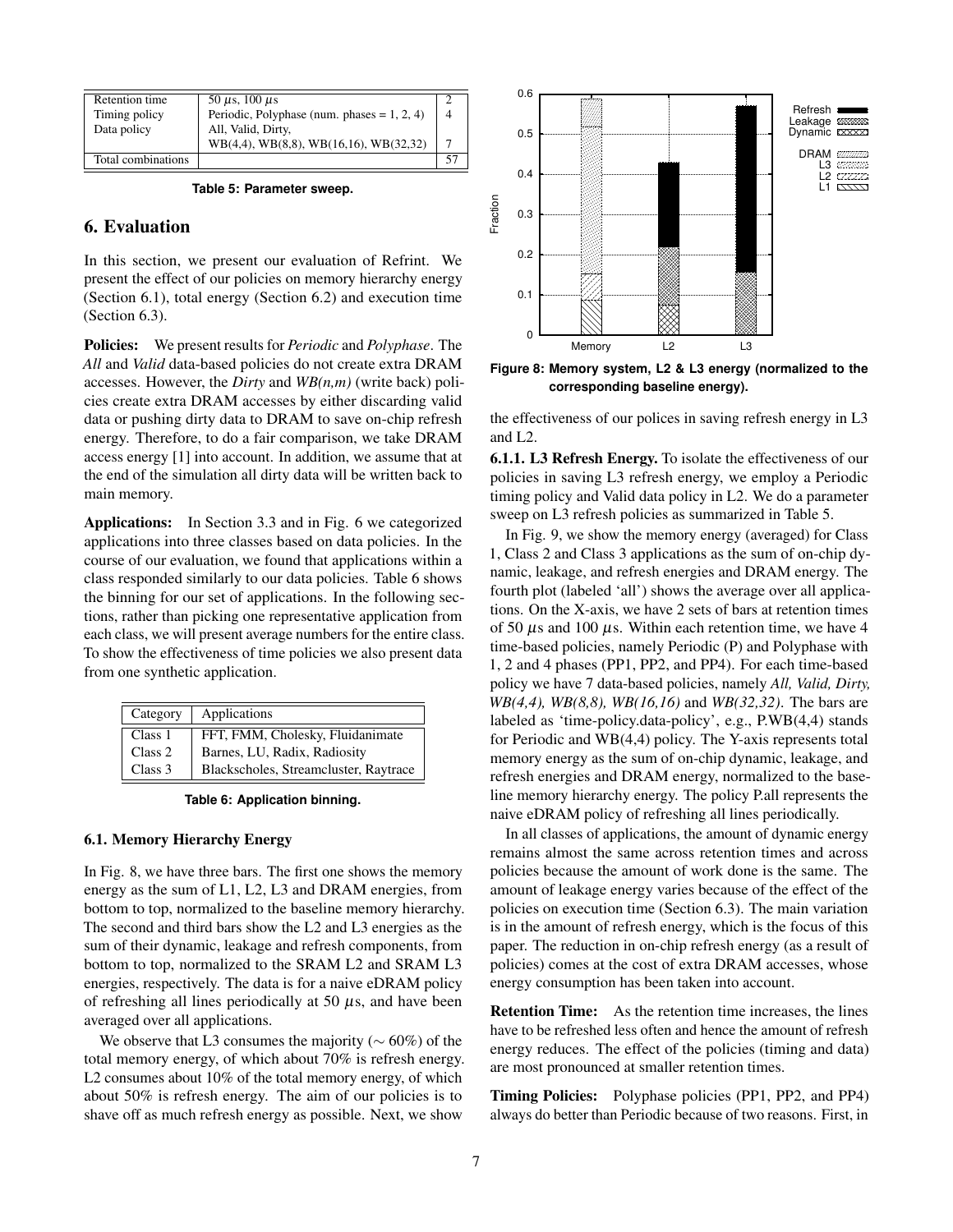

**Figure 9: On-chip dynamic, leakage, refresh & DRAM energy (normalized to the baseline memory hierarchy energy).**

Periodic, a cache cycle is spent for every line (valid or invalid) to determine if a refresh needs to be scheduled. In Polyphase, thanks to the phase array, this check is performed for multiple lines at once, and cache cycles are consumed only for issued refresh requests. Second, PP2 and PP4 can save refreshes compared to Periodic and PP1 by exploiting recently-accessed lines. Unfortunately, for the applications considered, we do not see much benefit in increasing the number of phases in a retention period to PP2 or PP4. This is because the number of read/write accesses to L3 is very small in comparison to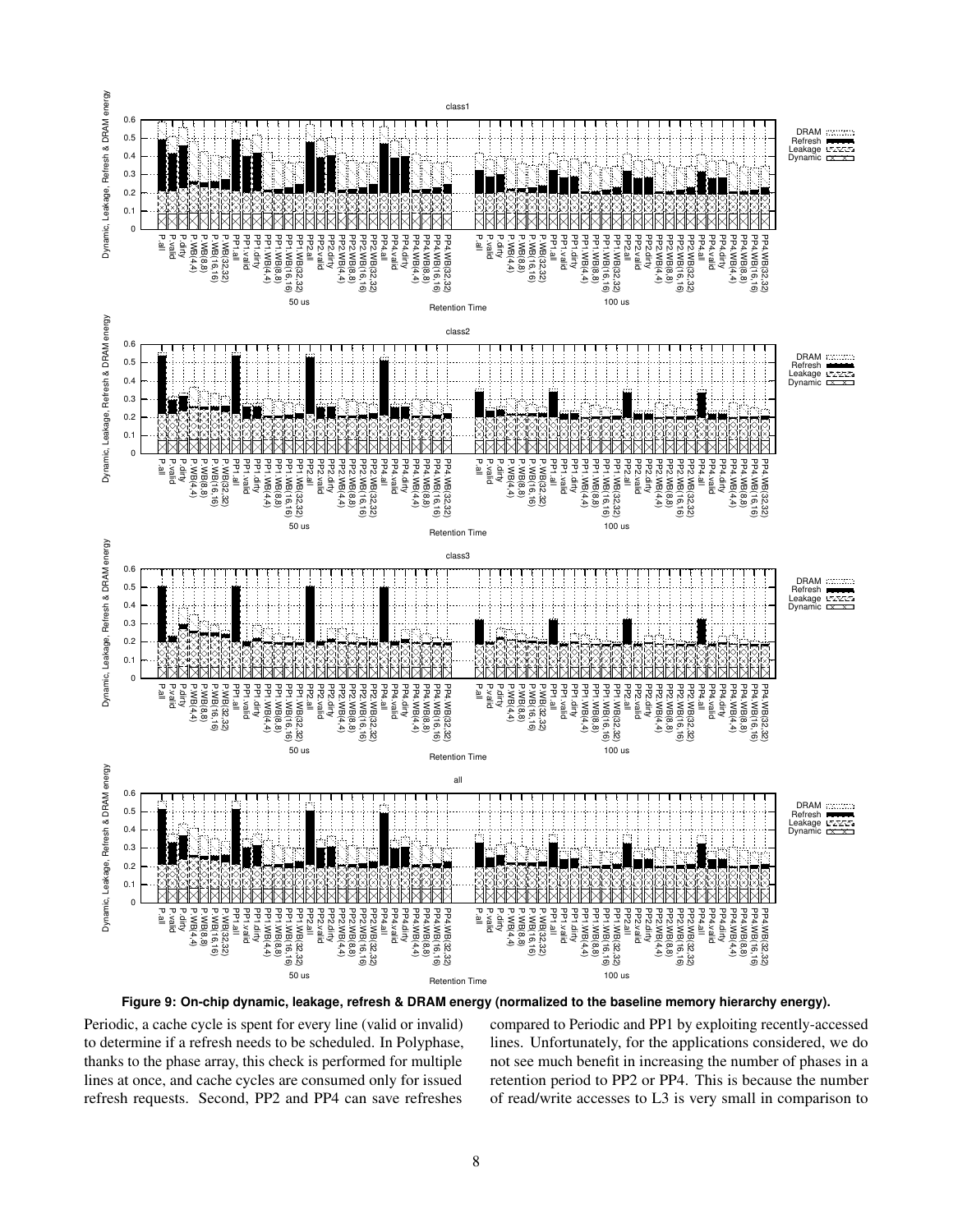

**Figure 10: L2 dynamic, leakage and refresh energy (normalized to the baseline memory hierarchy energy).**



Figure 11: On chip dynamic, leakage, refresh & DRAM energy (normalized to the baseline memory hierarchy energy).

the number of refreshes. Hence, adding more phases is not noticeably effective at eliminating refreshes.

**Data Policies:** The effect of data policies is different in the three classes of applications. In Class 1 applications (large footprint, high visibility), *WB(n,m)* policies with relatively small values of  $(n,m)$  are effective at reducing the refresh component and the total memory energy in comparison to *All, Valid* and *Dirty* policies. In Class 2 applications (small footprint, high visibility), *WB(n,m)* policies are most effective with high values of (n,m). The *Valid* scheme does equally well for such applications. In Class 3 applications (small footprint, low visibility), any policy such as *Dirty* or *WB(n,m)* that attempts to reduce refresh energy pays a penalty in terms of leakage energy (due to increased execution time) or DRAM energy. The *Valid* scheme does best for this class of applications. Our observations are in line with our hypothesis from Section 3.3.

On average across all applications, Polyphase with 1 phase (PP1) does better than Periodic schemes. Also, the *WB(32,32)* policy does better than all other policies. At 50  $\mu$ s, on average, the base refresh policy for eDRAM (Periodic All) consumes 56% of the energy of the conventional SRAM-based memory hierarchy. Our Polyphase WB(32,32) policy consumes only 30% of the energy of the conventional SRAM-based memory hierarchy.

6.1.2. L2 Refresh Energy. In the section above, we found that on average the Polyphase timing policy with 1 phase and the WB(32,32) data policy perform well for L3. Now, to isolate the effectiveness of our policies in saving L2 refresh energy, we freeze the L3 refresh policy to Polyphase with 1 phase and WB(32,32) and do a parameter sweep on L2 refresh policies. Since the L2 energy is a small fraction of the total memory energy, in Fig. 10 we show the impact of refresh policies only on L2 energy. Fig. 11 shows the impact of L2 policies on the total memory energy, averaged over all applications. In both plots, the X-axis is the same as in Section 6.1.1.

Retention Time: In both plots, as the retention time increases, the lines have to be refreshed less often and hence the amount of refresh energy reduces.

Timing Policies: Though not so significant, increasing the number of phases (keeping the data policy constant) shaves off about 5% refresh energy, as can be seen in Fig. 10.

**Data Policies:** In Fig. 10, we notice that the WB $(4,4)$  policy is highly effective at saving L2 energy. At 50  $\mu$ s, on average across all applications, WB(4,4) saves 30% of the L2 energy compared to P.all. However, in Fig. 11, which shows the total memory hierarchy energy, we observe that the energy benefits of policies on L2 have leveled out. This is because the L2 refresh energy represents a small fraction of the total memory energy.

Therefore, to reduce implementation complexity, a periodicvalid refresh policy (P.valid) is the best choice for L2.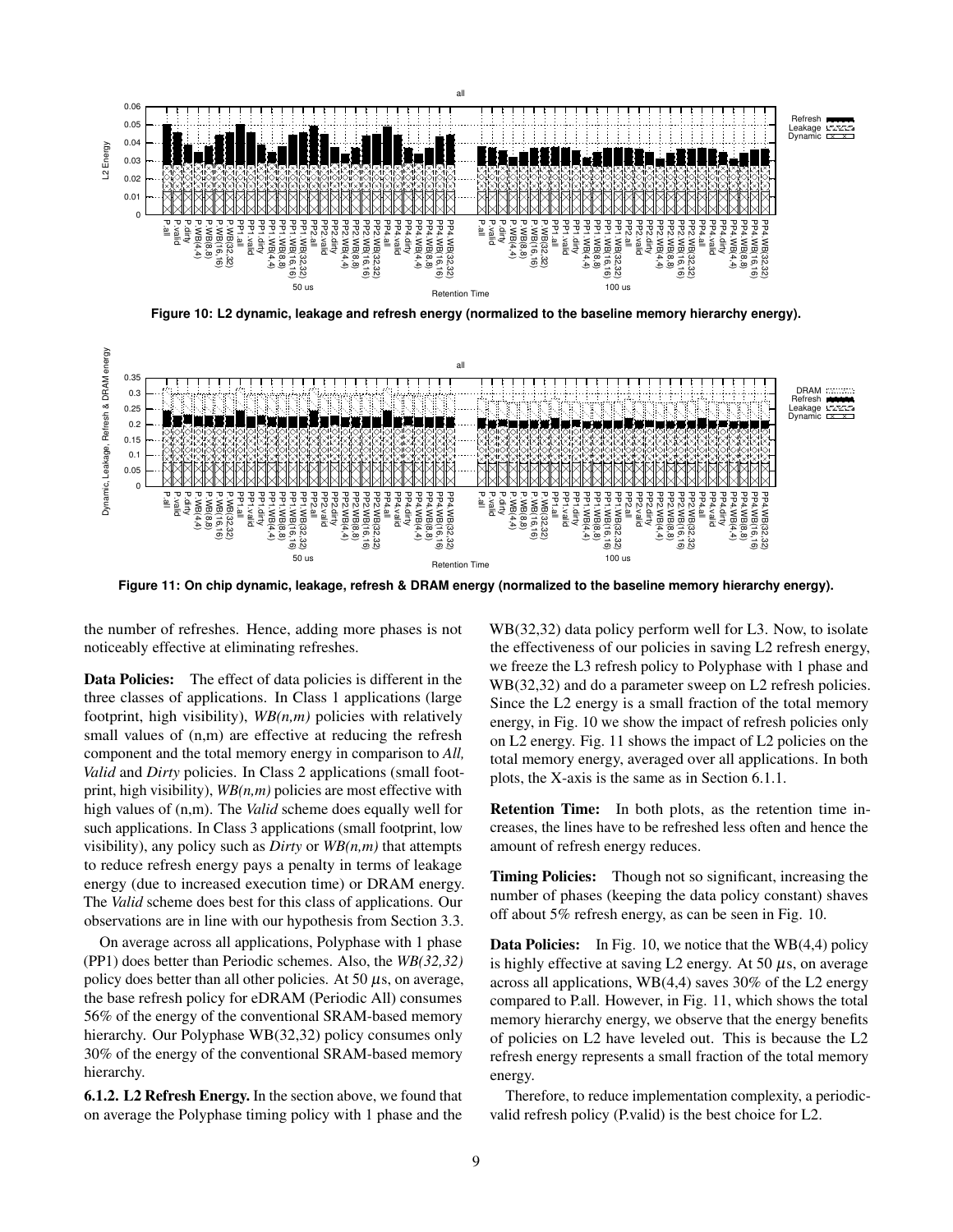

**Figure 12: Total energy (normalized to the baseline system energy).**



**Figure 13: Execution time (normalized to the baseline execution time).**

### 6.2. Total Energy

Using the result from Section 6.1.2 we freeze the L2 refresh policy to periodic-valid. In Fig. 12 we show the normalized total system energy (cores, caches, network and DRAM access energy) averaged over all applications, with a parameter sweep on L3 policies. The X-axis of the plots is the same as in Section 6.1.1. On average, across all applications, Polyphase with 1 phase and WB(32,32) still does the best. At 50  $\mu$ s, on average, a system with the conventional refresh policy for eDRAM (Periodic All) consumes 77% of the energy of the baseline system. A system with our Polyphase WB(32,32) policy consumes 58% of the energy of the baseline system.

### 6.3. Execution Time

Using the same refresh policies and parameter sweep as in the above section, in Fig. 13 we show the normalized execution time averaged over all applications. The X-axis of the plot is the same as in Section 6.1.1. The Y-axis represents the total application execution time. All applications have the same trend across the retention times and policies. On average, with increasing retention times, the performance penalty reduces.

Timing Policies: Periodic schemes do worse in comparison to Polyphase schemes. This is because periodic schemes consume a cache cycle per line, while Polyphase schemes only consume it if they issue a refresh request. We also see that, while Polyphase schemes with more phases per retention period could potentially save refreshes over those with fewer phases, our applications do not noticeably improve with more phases per retention period.

Data Policies: The Valid and WB(32,32) data policies are the best with respect to execution time, as they keep all the lines or keep them for a long enough time. The Dirty and other WB(n,m) policies incur a performance overhead, due to an increase in miss rates caused by extra invalidations and writebacks. The performance penalty for the  $WB(n,m)$  policy goes down as (n,m) grow. This is reasonable, as data is kept around for a longer time.

At 50  $\mu$ s, on average, the execution time in a system with the base refresh policy for eDRAM (Periodic All) is about 25% longer than in the baseline system. The execution time in a system with our Polyphase WB(32,32) policy is only 6% longer than in the baseline system.

#### 6.4. Effectiveness of Polyphase

As pointed out in Section 3.3.1 and observed above, applications from the SPLASH-2 and PARSEC suites do not benefit noticeably from time-based policies with phases. This is because such codes do not exhibit substantial amounts of fine-grained sharing, upper-level cache conflicts, or accesses to data uncacheable in upper-level caches. To show the effectiveness of Polyphase in one of these cases, we evaluate *fine share*, a microbenchmark with fine-grained sharing.

Fig. 14 shows the refresh energy in the shared L3 cache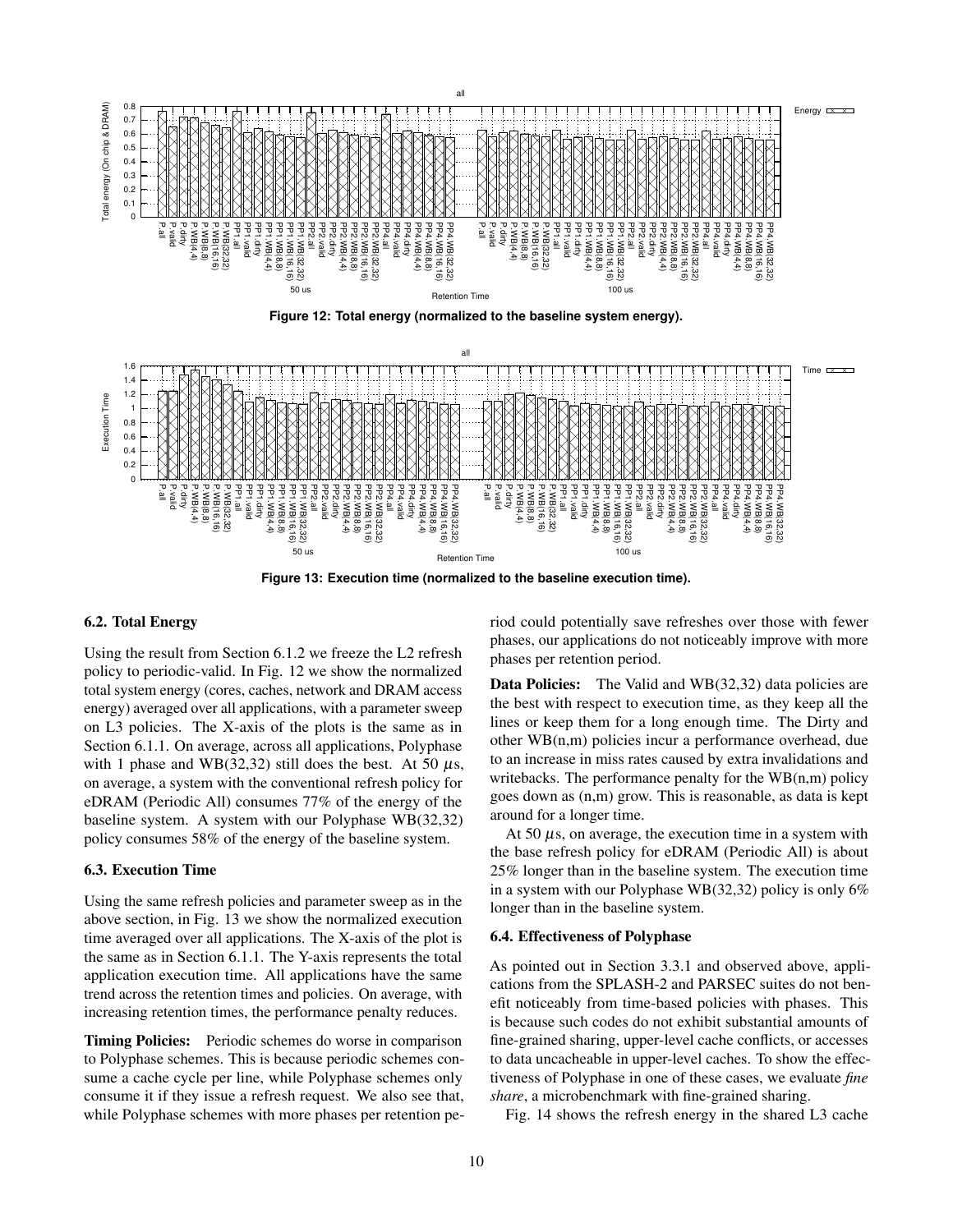

**Figure 14: Effectiveness of Polyphase on a microbenchmark with fine-grained sharing.**

while running *fine share*. The X-axis is the same as in Section 6.1.1. The Y-axis is normalized to the L3 refresh energy for the Periodic Valid policy at 50  $\mu$ s. The bars for the All policies extend beyond the range shown and are cut. From the figure, we see that, across the two retention times and all the data policies, there is a significant decrease in L3 refresh energy with an increase in the number of phases. For example, at 50  $\mu$ s for data policy WB(32,32), the reduction from PP1 to PP4 is 50%.

## 7. Related Work

To reduce leakage power in conventional SRAM caches, several approaches have been proposed. One of them is Gated-Vdd [16] and Cache Decay [10, 25], which turn off cache lines that are not likely to be accessed in the near future, thereby saving leakage power. Cache Decay uses counters, which may have a significant cost for large lower-level caches. With this appoach, the state of a cache line is lost when the line gets turned off.

A second approach is Drowsy Caches [6, 15]. Inactive lines are periodically moved to a low-leakage mode, where they cannot be read or written. This approach has the advantage that the data state is preserved, using two different supply voltage modes. This scheme will be less applicable in the future, where the difference between  $V_{dd}$  and  $V_{th}$  will be smaller.

Both of the previous approaches require design changes, power gating/voltage biasing circuitry, and have a nonnegligible hardware overhead. On the other hand, eDRAM, the focus of our work, offers intrinsic leakage reduction and area benefits.

eDRAM cells can be logic-based or DRAM based. Logicbased eDRAM operates faster but is more expensive, as it complicates the logic manufacturing process. Logic-based eDRAM, as a feasible alternative to on-chip SRAMs, has been proposed in [14]. To make eDRAM delay characteristics closer to SRAM, and to simplify the process technology, Liang et al. [13] proposed the 3T-1D eDRAM cell for L1 caches. The proposed cell consists of three transistors and a diode which loses its charge over time, thereby requiring refresh. Hu et al. [8] proposed a dynamic cell with 4 transistors by removing two transistors that restore the charge loss in a conventional

6T SRAM cell. The 4T cell requires less area compared to the 6T SRAM cell, while achieving almost the same performance. However, the data access is slower and destructive, which can be solved by refreshing the data.

Hybrid memory cells have also been proposed to take advantage of the different features that different memory cells offer. Valero et al. [19] introduced a macro-cell that combines SRAM and eDRAM at cell level. They implement an N-way set-associative cache with these macro-cells consisting of one SRAM cell, N-1 eDRAM cells, and a transistor that acts as a bridge to move data from the static cell to the dynamic ones. Although applicable to first-level caches, this approach is not effective for large shared caches, since the access patterns are not so predictable, and the data access characteristics at L1 caches do not hold true at lower-level caches.

In deep sub-micron technology nodes, when implementing an eDRAM-based on-chip cache, the power consumption and the performance overhead of refreshing the eDRAM cells become the main bottlenecks. An interesting approach is introduced by Venkatesan et al. [20]. It is a software-based mechanism that allocates blocks with longer retention time before allocating the ones with a shorter retention time. Using this technique, the refresh period of the whole cache is determined only by the portion of the cache used instead of the entire cache.

Ghosh et al. [7] proposed Smart Refresh, which is a technique to avoid unnecessary refreshes of lines in the main memory DRAM that have recently been read or written. To accomplish this, it uses timeout counters per line. Smart Refresh differs from Refrint in several ways. First, Refrint uses two approaches to eliminate refreshes: not refresh the lines that are not being used, and not refresh the lines that have recently been accessed. Smart Refresh is only relevant to the second approach. In addition, Smart Refresh needs to change DRAM arrays, which is harder to do, while Refrint, being on chip, can augment memory structures more easily. Finally, Smart Refresh has a counter per line, while Refrint just keeps count bits (no logic) per line. Of course, Smart Refresh lines are longer.

Using error-correction codes (ECC) is another technique to reduce the refresh power [5, 22]. ECC can tolerate some